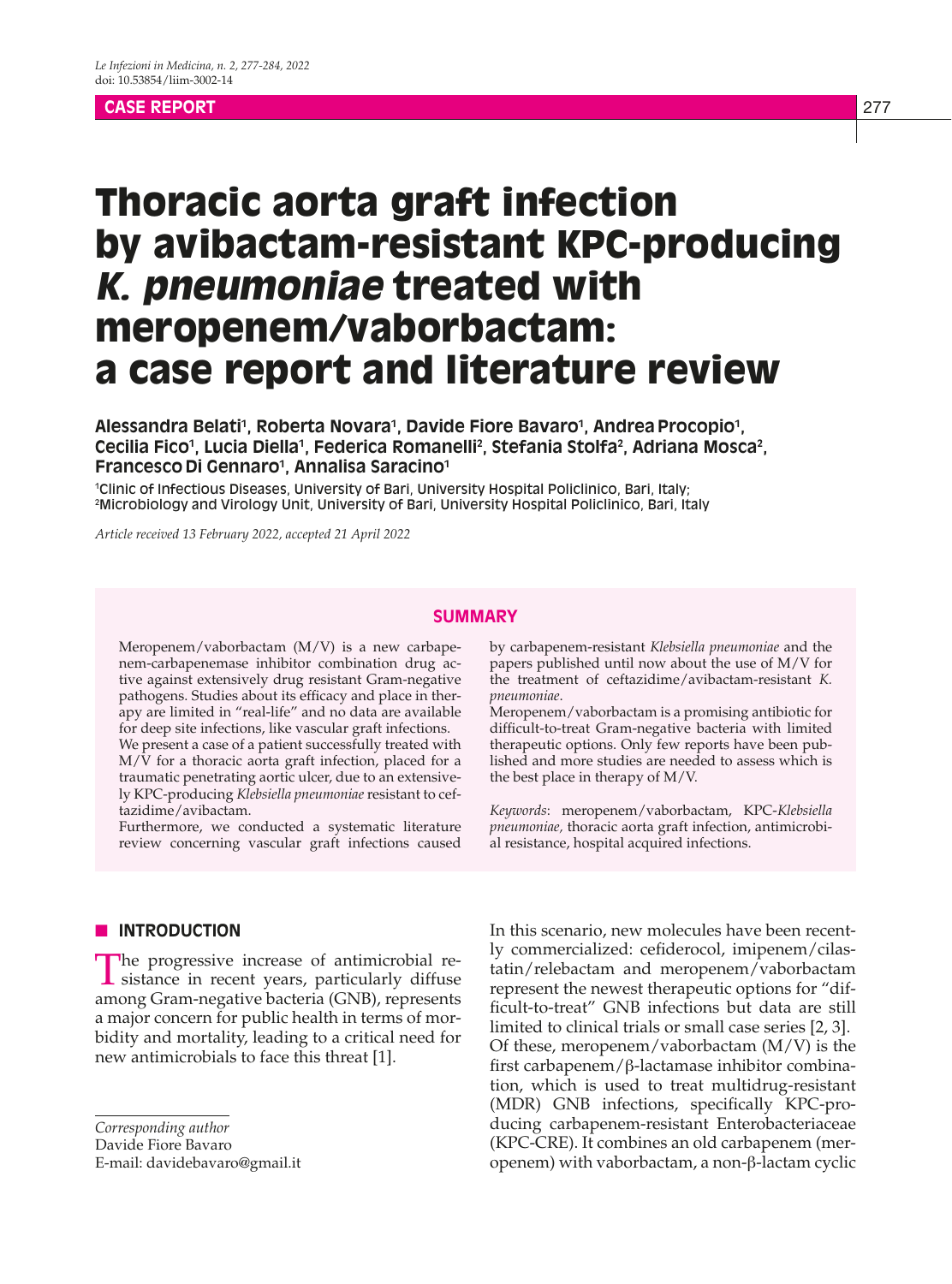boronic acid pharmacophore, highly efficient at hydrolyzing serine β-lactamases including class A (KPC, CTX-M, SHV, and TEM) and class C (P99, MIR, and FOX)  $\beta$  -lactamases [4, 5].

Interestingly, 90% of carbapenem-resistant GNB tested in a recent *in vitro* study exhibited a minimum inhibitory concentration (MIC) less than or equal to the susceptible Food and Drug Administration (FDA)-approved breakpoint for Enterobacteriaceae (≤4/8 µg/mL), suggesting an important place in therapy of M/V in this setting [6].

Currently, the European Medicines Agency and the FDA approved M/V with limited indications, on the basis of the published trials TANGO I and TANGO II: complicated urinary tract infections (cUTI), complicated intra-abdominal infections (cIAI); hospital-acquired pneumonia (HAP), including ventilator associated pneumonia (VAP), and for the treatment of patients with bacteremia that occurs in association with, or is suspected to be associated with, any of the infections listed above. M/V is also indicated for the treatment of infections due to aerobic GNB in adults with limited treatment options [7-9].

However, important knowledge gaps persist in terms of "real-life" data, including treatment of

very complex clinical pictures, such as device/biofilm-related infections by KPC-CRE. For instance, vascular graft/endograft infections (VGEIs) lie within the most challenging and threatening complication of graft implantation. Although uncommon (occurring in 0.2-0.7% of patients), they are associated with a very intricate management, costs, morbidity, and mortality.

In this paper, we report the first case of a thoracic aorta graft infection, due to a KPC-producing *Klebsiella pneumoniae* (KPC-Kp), extensively resistant to antimicrobials, including ceftazidime/ avibactam (CAZ/AVI), but effectively treated with M/V.

## **n** CASE REPORT

Due to multiple vertebral fractures following an accidental 2-meters-drop, in April 2021 a 71-yearold male was admitted to the Neurosurgery ward of our hospital, where he underwent a surgical vertebral stabilization of D9-D12. Nevertheless, the trauma resulted in paraplegia, sternal fracture, costal fractures, multiple contusive hemorrhagic focuses, and a post-traumatic penetrating aortic ulcer (PAU). After the surgery, he was hos-



**Figure 1** – Imaging. **1a.** Computed tomography. *Note: no evidence of sources of infection. The thoracic aorta graft appeared free from signs of endoleak or infection.* **1b.** 18-FDG-PET/CT. *Note: the red arrows show the areas of radiopharmaceutical hyperaccumulation at the level of the aortic prosthesis. Graft infection, SUV max = 17.6; By-pass infection, SUVmax = 4.3.*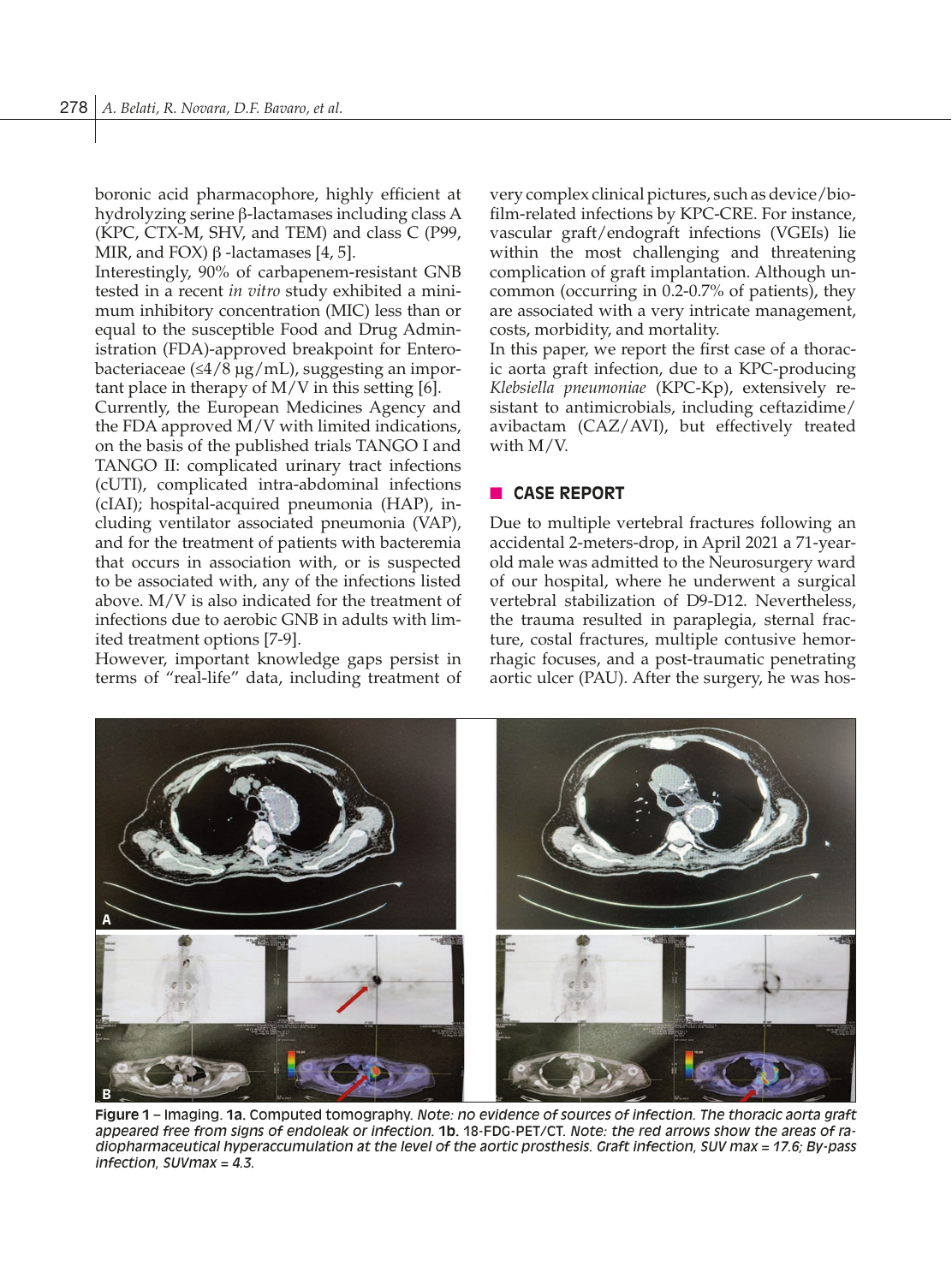pitalized in the intensive care unit (ICU) where he remained one month, until the discharge to a rehabilitation facility in May 2021. The rectal swab performed at the time of discharge showed a colonization by KPC-Kp, while the culture of tracheal aspirate was positive for carbapenem-resistant *Acinetobacter baumannii*. Unfortunately, we did not have access to the medical records of the previous hospitalizations and administered antibiotic therapies.

He was newly admitted to the vascular surgery unit on May  $27<sup>th</sup>$ , 2021, to undergo a thoracic aorta graft positioning for PAU with left subclavian artery exclusion and carotid-subclavian bypass. The surgical procedure was well tolerated, and he was discharged back to the rehabilitation facility after few days. Unfortunately, due to the prolonged orotracheal intubation, the patient developed a swallowing disfunction related to the incoordination of the deglutition muscles; therefore, on June  $10<sup>th</sup>$  a central venous catheter (CVC) was positioned to allow rehydration and parenteral nutrition until full recovery of dysphagia. At the end of June, the patient had fever with chills and hypotension, so he started an empiric therapy with meropenem (2 g, three times daily) and tigecycline (50 mg, two times daily) in the rehabilitation facility, but, for the persistence of symptomatology, on June 28<sup>th</sup> he was conducted to our Emergency Department. Blood cultures and the culture of the tip of removed CVC resulted all positive for KPC-Kp with a high MIC to CAZ/AVI=4 mg/L (Vitek2 automated system). He also performed a CT-scan with no evidence of sources of infection; also, the thoracic aorta graft appeared free from signs of endoleak or infection (Figure 1a).

On July  $6<sup>th</sup>$  he was admitted to our ward. The CVC was immediately removed, and the patient became quickly apyretic showing also a significantly reduction of inflammation markers. Moreover, three negative follow-up blood cultures were obtained after CVC removal; accordingly, the therapy with meropenem and tigecycline was stopped. Hence, the patient was transferred to the rehabilitation unit of our hospital. Unfortunately, the patient presented a new episode of fever, chills and hypotension: new blood cultures were performed which resulted positive for KPC-Kp resistant to CAZ/AVI (MIC >8 mg/L with Vitek2 automated system). Microdilution test (Sensititre™, Thermo Fisher Scientific) for colistin and E-test (ETEST® Meropenem/Vaborbactam Liofilchem®) for M/V were performed, showing MIC of 0.5 ug/mL and 3 ug/mL, respectively. According to the clinical breakpoints established by the European Committee on Testing (EUCAST), the isolate was considered susceptible to both M/V and colistin (Table 1). It was not possible to evaluate the mechanism of CAZ/AVI resistance as no sequencing/genetic tests are available in our hospital.

The patient was then evaluated by the Infectious Diseases (IDs) consultant: a combination therapy with M/V 4 gr *tid* in 3-h infusion associated with colistin 9 MIU as first dose followed by 4.5 MIU *bid* in 1-h infusion was started, in accordance with the patient body mass index  $(26,4 \text{ kg/m}^2)$ , weight

**Table 1** - *Klebsiella pneumoniae* susceptibility testing.

| Pathogen    | Klebsiella pneumoniae            |       |                  |  |  |  |
|-------------|----------------------------------|-------|------------------|--|--|--|
|             | Antimicrobial                    | MIC.  | Interpretation   |  |  |  |
|             | Amoxicillin/<br>clavulanate      | $>16$ | Resistant        |  |  |  |
|             | Cefepime                         | $>16$ | Resistant        |  |  |  |
| AST-profile | Cefotaxime                       | >32   | Resistant        |  |  |  |
|             | Ceftazidime                      | >32   | Resistant        |  |  |  |
|             | Ceftazidime/<br>avibactam        | >8    | Resistant        |  |  |  |
|             | Ceftolozane/<br>tazobactam       | >8    | Resistant        |  |  |  |
|             | Ciprofloxacin                    | >2    | Resistant        |  |  |  |
|             | Gentamycin                       | <1    | <b>Sensitive</b> |  |  |  |
|             | Imipenem                         | >8    | Resistant        |  |  |  |
|             | Meropenem                        | >8    | Resistant        |  |  |  |
|             | Piperacilline/<br>tazobactam     | >64   | Resistant        |  |  |  |
|             | Tobramycin                       | 8     | Resistant        |  |  |  |
|             | Trimetropim/<br>sulphametoxazole | >160  | Resistant        |  |  |  |
|             | Colistin*                        | 0.5   | <b>Sensitive</b> |  |  |  |
|             | Meropenem/<br>vaborbactam**      | 3     | <b>Sensitive</b> |  |  |  |

**Legend:** AST = antimicrobial susceptibility test; MIC= Minimum Inhibitory Concentration.

\*Tested by broth microdilution.

\*\*Tested by E-test.

*Note:* the table reports the antibiotic susceptibility test of *Klebsiella pneumoniae* strain isolated in the blood of the patient. It was performed in the laboratory of Microbiology, and referred in accordance with EU-CAST breakpoints published in 2021.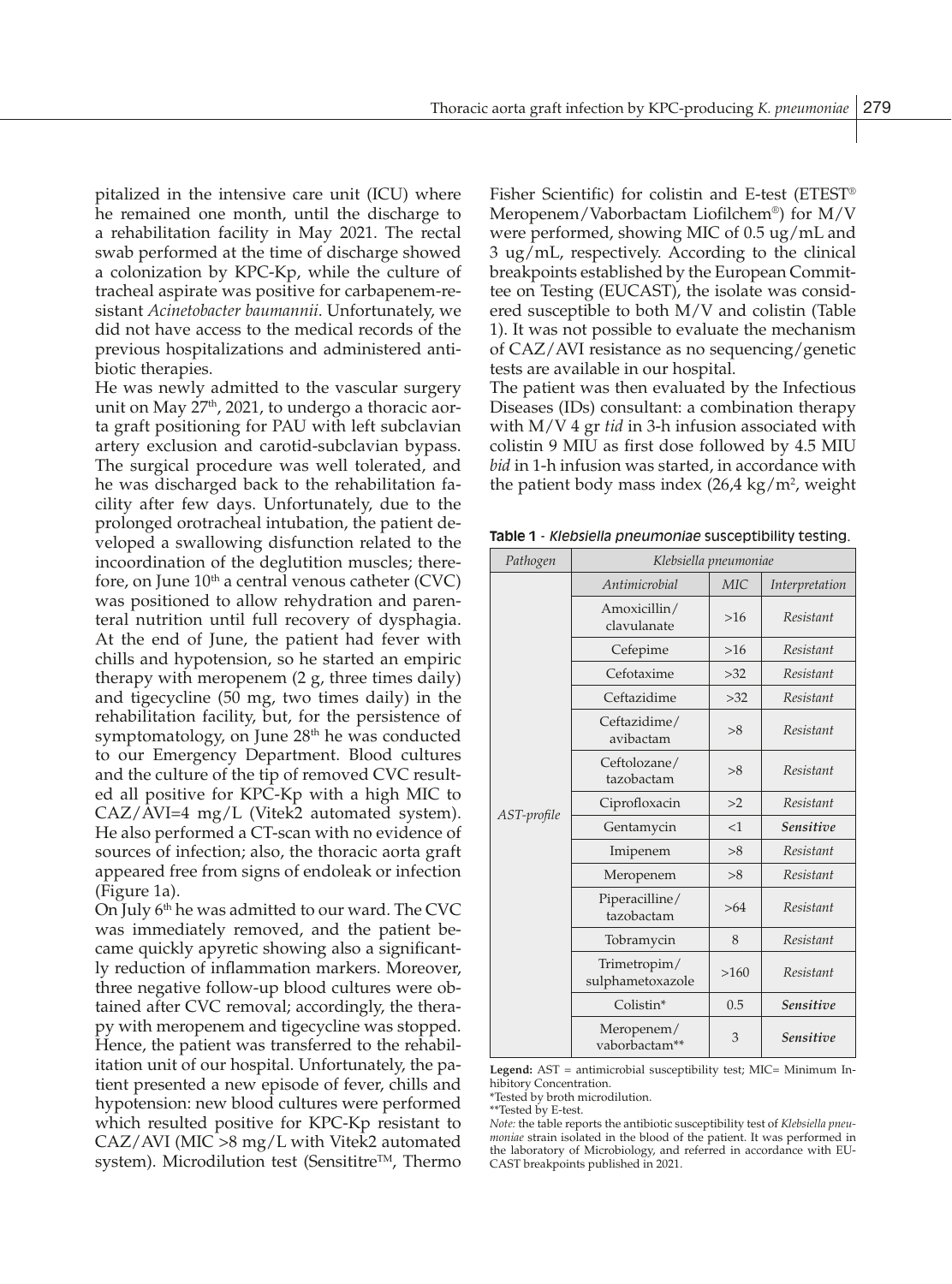78 kg, height 172 cm). Follow up blood cultures were prescribed, starting after 48 hours of effective antimicrobial therapy.

At the 72h-IDs follow-up evaluation, the inflammatory markers were persistently elevated along with fever. Therefore, the patient was transferred back to our ID Unit, suspecting a deep-site infection. On the sixth day of therapy, given the acquisition of the 2 of 3 positive and 1 of 3 negative follow-up blood cultures, and the persistence of high inflammatory markers associated with irregular episodes of low-grade fever, diagnostic tests to seek sources of infection were requested, and colistin was replaced by tigecycline 100 mg *bid* in 1-h infusion in order to ensure a higher activity on a possible deep-site of infection along with a better tolerability.

Consequently, the patient underwent a trans-thoracic echocardiography (negative for endocarditic vegetations) and an 18-FDG PET/CT scan, evidencing an aortic prosthesis infection (SUV max= 17.6) and a by-pass infection (SUV max=4.3) with no other areas of hyperaccumulation of the radiopharmaceutical (Figure 1b). Based on current guidelines on VGEIs, this case was considered compatible with a KPC-Kp-caused thoracic aorta graft infection [10].

Additionally, a new vascular surgery evaluation was performed: a diagnosis of early VGEI was established, but the high risk of mortality contraindicated the procedure of explantation/reimplantation of the graft.

After 3 weeks of combination therapy, thanks to the achieved clinical stability of the patient, and because of a suspected toxicity (hyperbilirubinemia), tigecycline was stopped and M/V was continued until the discharge, for a total of 6 weeks of therapy. Persistent negative blood cultures were obtained during hospitalization, after the start of targeted therapy. No adverse event to M/V was reported.

Consequently, the patient was discharged, in stabilized clinical conditions, with no antibiotic therapy.

According to our internal clinical practice, in absence of oral suppressive chronic antibiotic therapy strategies, the patient was addressed to a tight follow-up, in order to immediately start a new inpatient antibiotic therapy in case of infection recrudescence.

Anyway, after 2 months from discharge, no relapse of the infection was recorded. The patient unfortunately died before completing further follow-up due to a breakthrough pneumonia com-



**Figure 2** - Timeline of events. *Note: PAU = Penetrating aortic ulcer; MEM = Meropenem; TGC = Tigecycline; CVC = Central Venous Catheter; ID = Infectious Diseases; Rehab = Rehabilitation; M/V = Meropenem/Vaborbactam; COL = Colistin.*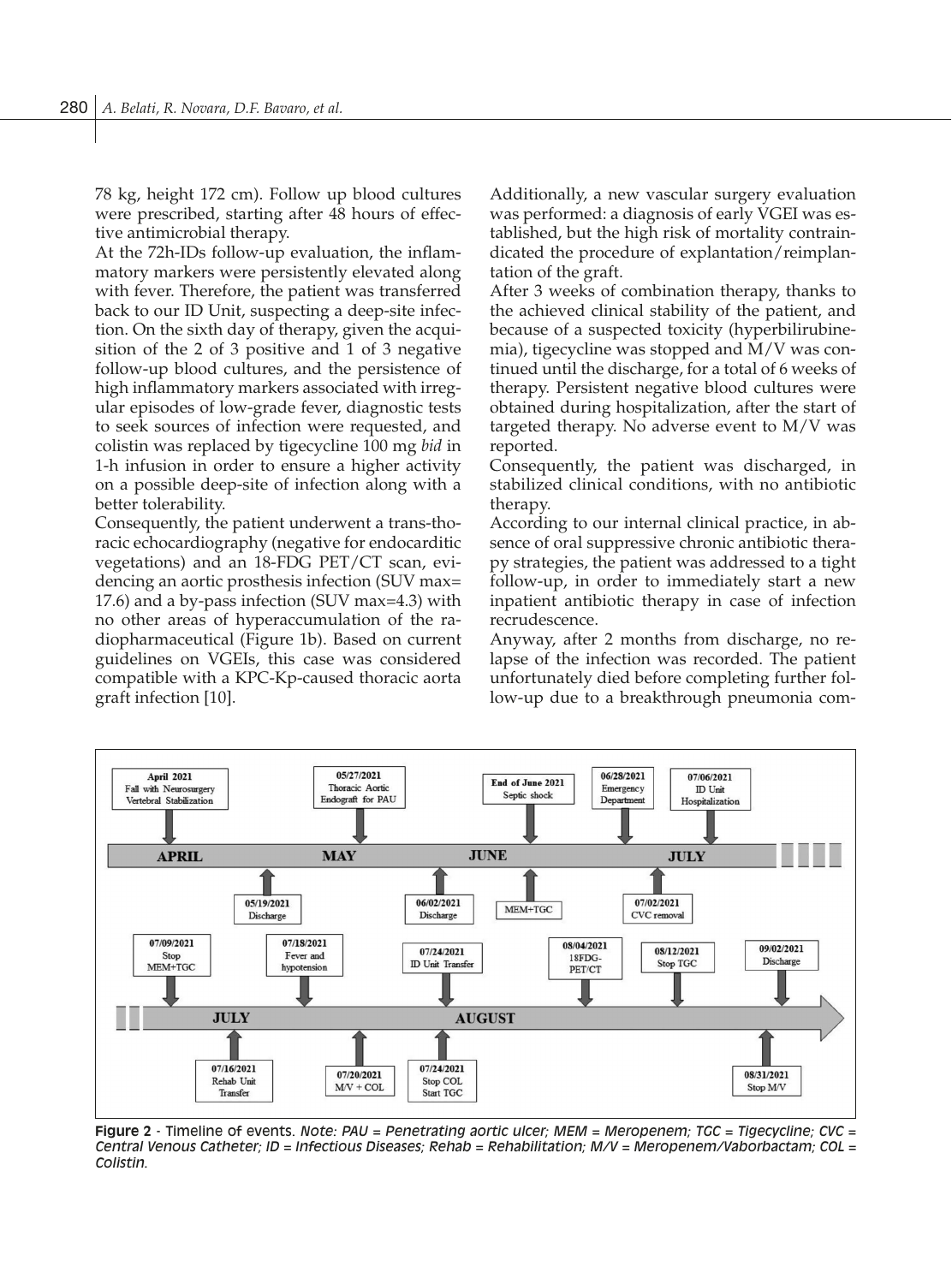plicated by acute respiratory distress syndrome and acute heart failure.

Timeline of events is summarized in Figure 2.

## **n** LITERATURE REVIEW

We conducted a literature search on PubMed, Scopus, Google Scholar, EMBASE and Cochrane Library starting from January 1996, the year when the first KPC-Kp has been identified, to November 2021, in order to identify articles concerning VGEIs caused by KPC-Kp [11]. For this, we included the words "KPC" "carbapenem resistant" matched with "endovascular infections" or "graft infections". Reviews and meta-analyses have been excluded. A total of 514 papers have been screened and finally only 2 papers have been included.

Carbapenem-resistant Enterobacterales are rarely

reported as causative agents of VGEIs. Usually, the primary causative agents of these infections are Gram positive bacteria (mostly *Staphylococcus aureus*, Enterococci and coagulase-negative *Staphylococci*) accounting up to 58%, while GNB are reported in 34% of cases [12]. In this scenario, the optimal treatment strategies in VGEIs are still unknown and the management should be decided by a multidisciplinary team, including IDs specialists, vascular surgeons, radiologists, microbiologists, anaesthetists to guide the patient diagnostic and therapeutic pathway.

To date, the only two studies that report of VGEIs due to KPC-Kp, describe respectively a case series (including 3 patients) and a case report [13, 14].

In the study of Yun-Shi Cai *et al.*, three patients received organ transplantation (liver and kidneys) from the same donor with CR-Kp BSI at the time of death [13]. The recipients experienced a graft

| Case series  |                    |                                                              |          |                                                           |                                   |                      |  |  |  |
|--------------|--------------------|--------------------------------------------------------------|----------|-----------------------------------------------------------|-----------------------------------|----------------------|--|--|--|
| Ref.         | Authors            | Type of the study                                            | N. cases | Goal of the study                                         | <i><u><b>Outcomes</b></u></i>     | Results(p)           |  |  |  |
| $[16]$       | Ackley<br>et al.   | Multicenter,<br>retrospective<br>cohort study                | 131      | Compare the use<br>of CAZ/AVI<br>with $M/V$               | Clinical success                  | 62% vs 69% (0.49)    |  |  |  |
|              |                    |                                                              |          |                                                           | Recurrence                        | $14\%$ vs $11\%$ (1) |  |  |  |
|              |                    |                                                              |          |                                                           | Development<br>of resistance      | $20\%$ vs $0\%$ (1)  |  |  |  |
|              |                    |                                                              |          |                                                           | AE                                | 34% vs 23% (0.27)    |  |  |  |
| $[17]$       | Alosaimy<br>et al. | Real-world.<br>multicenter.<br>retrospective<br>cohort study | 126      | Real life experience<br>of patients treated<br>with $M/V$ | 30-day mortality                  | $18%(-)$             |  |  |  |
|              |                    |                                                              |          |                                                           | Recurrence                        | $12\%$ (-)           |  |  |  |
|              |                    |                                                              |          |                                                           | AF                                | $3.2\%$ (-)          |  |  |  |
| $[18]$       |                    | Prospective,<br>observational<br>study                       | 20       | Real life experience<br>of patients treated<br>with $M/V$ | 30-day success rate               | $65\%$ (-)           |  |  |  |
|              |                    |                                                              |          |                                                           | 30-day survival rate              | $90\%$ (-)           |  |  |  |
|              | Shields<br>et al.  |                                                              |          |                                                           | 90-day microbiological<br>failure | $35% (-)$            |  |  |  |
|              |                    |                                                              |          |                                                           | Recurrent M/V-R<br>infection      | $1 pt (-)$           |  |  |  |
| Case reports |                    |                                                              |          |                                                           |                                   |                      |  |  |  |
| Ref.         | Authors            | Type of the study                                            | Sex, Age | Companion drugs                                           | Diagnosis                         | Outcome              |  |  |  |
| $[19]$       | Athans<br>et al.   | Case report                                                  | M, 24    |                                                           | Hepatic abscess                   | Alive                |  |  |  |
| $[20]$       | Oliva et al.       | Case report                                                  | F, 45    | Fosfomycin                                                | Septic thrombosis                 | Alive                |  |  |  |
| $[21]$       | Tiseo et al.       | Case report                                                  | F, 68    |                                                           | Surgical site infection           | Alive                |  |  |  |

**Table 2** - Case series and case reports identified by literature search.

*Note:* Case series and case reports published in literature have been synthesized in the table. Three case series and three case reports have been found, according to our literature review.

AE = Adverse events; CAZ/AVI = Ceftazidime/avibactam; M/V = Meropenem/Vaborbactam; M/V-R = Meropenem/Vaborbactam resistant; F = female;  $M$  = male.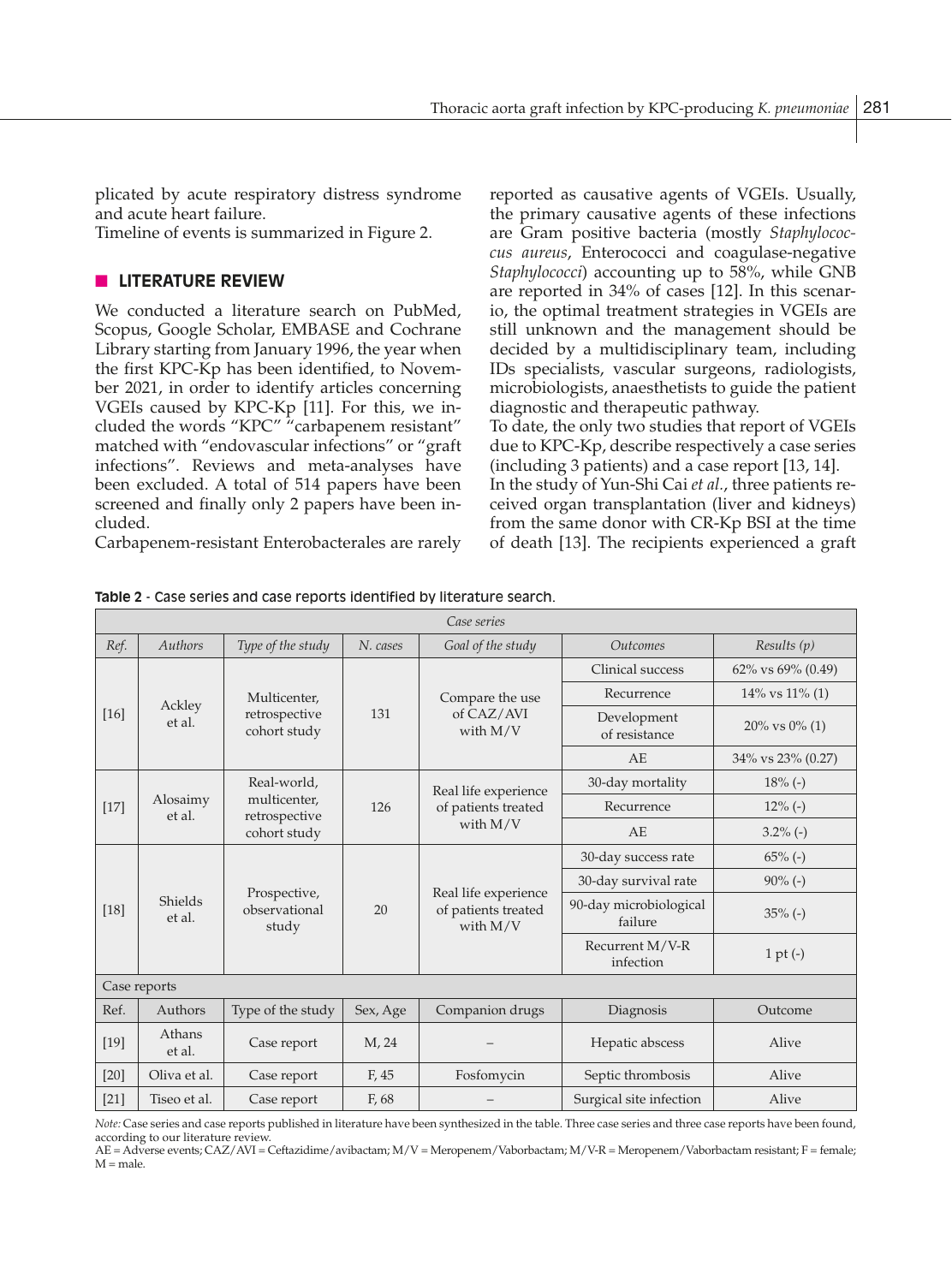arterial rupture due to sepsis from CR-Kp. The liver recipient developed hepatic artery thrombosis and cIAI (hepatic and peritoneal abscesses) and was treated with multiple percutaneous peritoneal drainage and, according to antibiogram, with sulfamethoxazole and polymixin B for 7 months, with normalization of inflammatory markers and reduction in size of the liver and peritoneal abscesses, but the culture of drainage fluid persistently positive for CR-Kp. Finally, the kidney recipients experienced rupture of renal artery anastomosis and underwent graft nephrectomy and haemodialysis, pending for a new transplantation.

Montelione *et al.* described a case of a patient with a late VGEI caused by CR-Kp, treated with endograft removal and *in situ* aortic reconstruction and a double carbapenem-regimen for 4 weeks, with no recurrence of infection after three years [14].

In addition, another issue of our case was the resistance to CAZ/AVI, which represents, nowadays, the cornerstone of the antibiotic regimen against KPC-Kp [15].

Therefore, in addition to the previous literature review already described, we carried out another literature search on the same databases from 2017, the year of approval by the Food and Drug Administration of M/V, until November 2021, directed to investigate the post-marketing real-life experiences of the use of M/V for the treatment of CAZ/AVI-resistant *K. pneumoniae*. We included the words "vaborbactam" "meropenem/vaborbactam" matched with "ceftazidime/avibactam resistant" or "avibactam resistant". Reviews and meta-analyses have been excluded. A total of 532 articles have been screened and finally only 6 papers have been included, particularly 3 case reports and 3 case series, and are summarized in Table 2 [16-21].

Ackley et al., in a multicentre retrospective cohort study of adults with CRE infections, compared the use of CAZ/AVI vs M/V in a 3-years period, including 131 patients (CAZ/AVI, n=105; M/V, n=26) and neither significant difference in clinical success was observed between groups (62% versus 69%; P=0.49), nor in recurrence rate, but the development of resistance was more common with CAZ/AVI monotherapy [16].

Alosaimy et al. recently published a multicenter, retrospective cohort study including 126 patients treated with M/V for a variety of GNB infections, primarily including KPC-CRE. Thirty-day mortality and recurrences occurred in 18.3% and 11.9%, respectively, and adverse events occurred in 4 patients [17].

Shields et al. described the use of M/V in 20 patients with KPC-CRE at a large academic facility. Success was achieved in 65%, and 30-days survival rate was 90%. Microbiological failure occurred in 35% of patients. Only one case of a patient developing an intra-abdominal infection due to a M/V resistant KPC-3 isolate after 12 days of treatment was reported [18].

## **n** DISCUSSION

In our case, since the rarity of VGEIs caused by carbapenem-resistant *Klebsiella pneumoniae*, the suspicion of VGEI was based on the persistence of low-grade fever, elevated inflammatory markers and, particularly, positive follow up blood cultures for KPC-Kp, despite effective antibiotic therapy. Indeed, accordingly to our internal guidelines, follow up blood cultures are usually prescribed in all cases of BSIs, independently of the causative pathogen, and are used to assess the effectiveness of the antibiotic therapy, as well as the potential presence of deep-site infections.

The multidisciplinary team in our case posed the diagnosis of early VGEI (<4 months), that is usually caused by a discontinuation of sterility during implantation (a possible explanation of our case) or a previous thrombus infection; conversely, late VGEIs (>4 months) are mostly caused by hematogenous dissemination [10].

Because of the impossible surgical source control, we prescribed a prolonged course of antimicrobial therapy based on M/V, selected on the basis of the high tolerability and noticeable efficacy on biofilm and deep-site infections [19]. Interestingly, this approach could be feasible in subjects without surgical options, as suggested by multiple studies conducted in this setting, where one-year mortality was similar in both conservatively and surgically treated patients [20-22].

Resistance to CAZ/AVI in the case of KPC-Kp would require both a phenotypic and a genotypic approach in order to better understand the mechanism. These tests should be available in all tertiary care facilities facing up complicated infections, to allow a tailored approach to therapy, considering the pathogen susceptibility. In our case,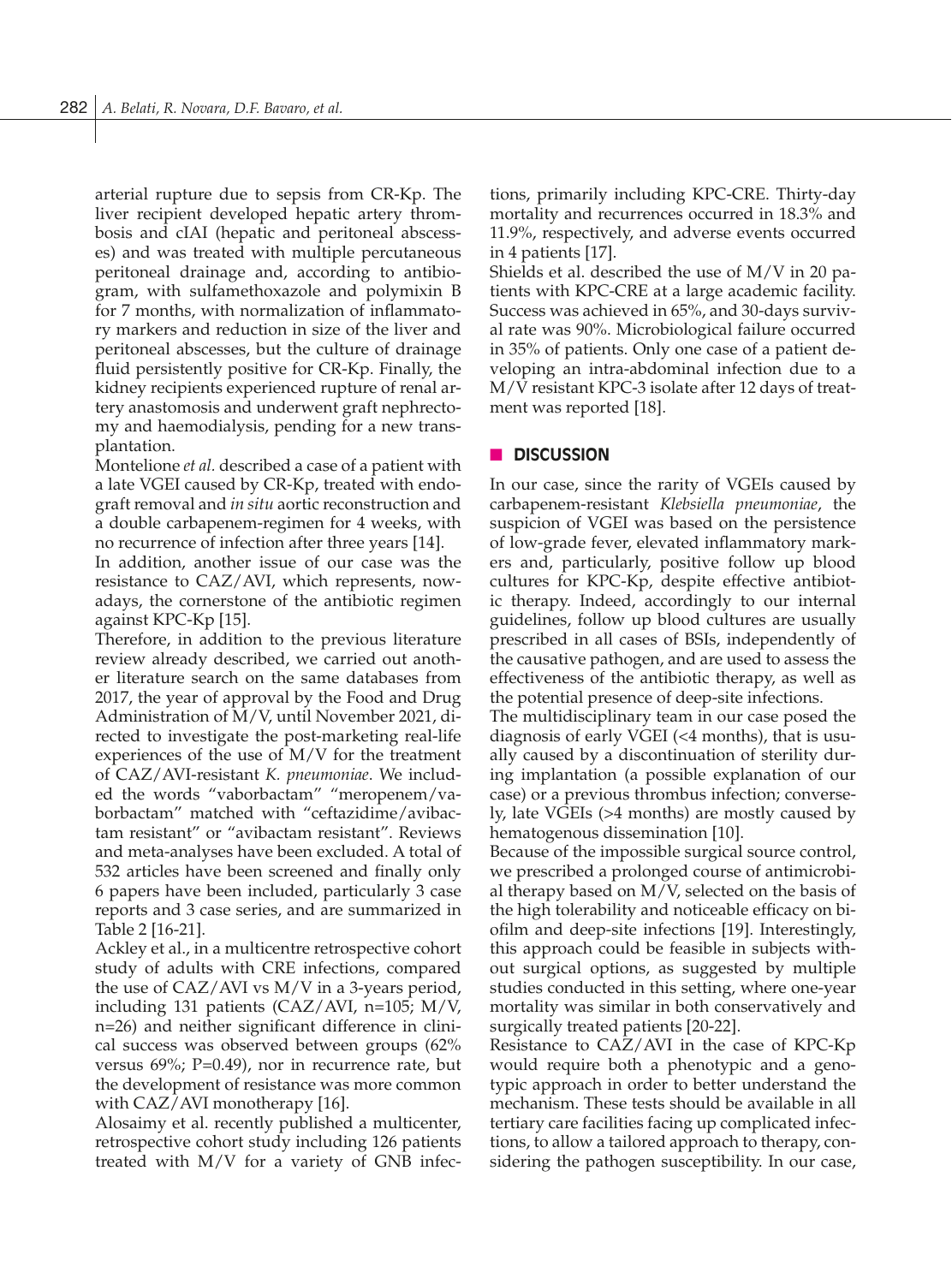there are no genotypic or genomic sequencing tests, but, from *in vitro* studies, it would seem that resistance mutations to CAZ/AVI evidenced until now apparently does not affect sensitivity to M/V, which therefore represents a valid therapeutic alternative option, as demonstrated by phenotypic testing, in which Klebsiella maintained sensitivity to M/V (Table 1) [23].

Our case represents a unique challenge, due to the rarity of VGEIs, especially due to a CAZ/AVI-resistant KPC-Kp. In this case, the use of M/V was crucial in obtaining the suppression of acute infection, followed by a careful "watch and wait" strategy in a patient with deep-site infection not eligible for surgery and no available treatments options for long-term suppressive therapy at home.

In this scenario, the correct place in therapy of new drugs is pivotal: in our experience, M/V could represent a first-line therapy particularly for deep-site KPC-Kp disease and for avibactam-resistant KPC-Kp infections.

## **Funding**

None

## **Conflict of interests**

No author has any conflict of interest to declare.

## **Ethical approval**

The research did not require a formal approval from the ethics committee according to the Italian law since it was performed as an observational retrospective study in the context of normal clinical routines (art.1, leg. decree 211/2003). However, the study was conducted in accordance with the Declaration of Helsinki and national and institutional standards. The patient provided informed consent for the use of his data for research purposes. In any case, data were previously anonymized, according to the requirements set by Italian Data protection Code (leg. Decree 196/2003).

## n **REFERENCES**

[1] Bassetti M, Poulakou G, Ruppe E, Bouza E, Van Hal SJ, Brink A. Antimicrobial resistance in the next 30 years, humankind, bugs and drugs: a visionary approach. *Intensive Care Med.* 2017; 43 (10), 1464-75. https://doi.org/10.1007/s00134-017-4878-x

[2] Pontefract BA, Ho H T, Crain A, Kharel MK, Nybo SE. Drugs for Gram-negative bugs from 2010-2019: a decade in review. *Open Forum Infect Dis.* 2020; *7* (7), ofaa276. https://doi.org/10.1093/ofid/ofaa276

[3] Bavaro DF, Belati A, Diella L, et al. Cefiderocol-Based Combination Therapy for "Difficult-to-Treat" Gram-negative severe infections: real-life case series and future perspectives. *Antibiotics (Basel, Switzerland).* 2021; 10 *(*6), 652. https://doi.org/10.3390/antibiotics10060652.

[4] Castanheira M, Rhomberg PR, Flamm RK, Jones RN. Effect of the β-lactamase inhibitor vaborbactam combined with meropenem against serine carbapenemase-producing Enterobacteriaceae. *Antimicrob Agents Chemother.* 2016; 60 (9), 5454-8. https://doi. org/10.1128/AAC.00711-16.

[5] Shoulders BR, Casapao AM, Venugopalan V. An update on existing and emerging data for meropenem-vaborbactam. *Clin Ther.* 2020; 42 (4), 692-702. https://doi. org/10.1016/j.clinthera.2020.01.023.

[6] Jorgensen S, Rybak MJ. Meropenem and vaborbactam: stepping up the battle against carbapenem-resistant enterobacteriaceae. *Pharmacother.* 2018; 38 (4), 444- 61. https://doi.org/10.1002/phar.2092.

[7] Kaye KS, Bhowmick T, Metallidis S, et al. Effect of meropenem-vaborbactam vs piperacillin-tazobactam on clinical cure or improvement and microbial eradication in complicated urinary tract infection: The TANGO I randomized clinical trial. *JAMA*, 2018; 319 (8), 788-99. https://doi.org/10.1001/jama.2018.0438.

[8] Wunderink RG, Giamarellos-Bourboulis EJ, Rahav G. Effect and safety of meropenem-vaborbactam versus best-available therapy in patients with carbapenem-resistant enterobacteriaceae infections: the TANGO II randomized clinical trial. *Infect Did Ther.* 2018; 7 (4), 439-55. https://doi.org/10.1007/s40121-018-0214-1.

[9] Assement report on Meropenem-Vaborbactam. 20 September 2018 EMA/CHMP/700663/2018 Committee for Medicinal Products for Human Use (CHMP)] [Vabomere® (meropenem/vaborbactam) [prescribing information]. *Parsippany, NJ: The Medicines Company*; (2017).

[10] Chakfé N, Diener H, Lejay A, et al. Editor's Choice - European Society for Vascular Surgery (ESVS) 2020 clinical practice guidelines on the management of vascular graft and endograft infections. *Eur J Vasc Endovasc Surg.* 2020; 59 (3), 339-84. https://doi.org/10.1016/j. ejvs.2019.10.016.

[11] Yigit H, Queenan AM, Anderson GJ, et al. Novel carbapenem-hydrolyzing beta-lactamase, KPC-1, from a carbapenem-resistant strain of *Klebsiella pneumoniae*. *Antimicrob Agents Chemother.* 2001; 45 (4), 1151-61. https://doi.org/10.1128/AAC.45.4.1151-1161.2001

[12] Legout L, D'Elia PV, Sarraz-Bournet B, et al. Diagnosis and management of prosthetic vascular graft infections. *Med Mal Infect.* 2012; 42 (3), 102-9. https://doi. org/10.1016/j.medmal.2012.01.003

[13] Cai YS, Xiao H, Zhang S, et al. Carbapenem-re-